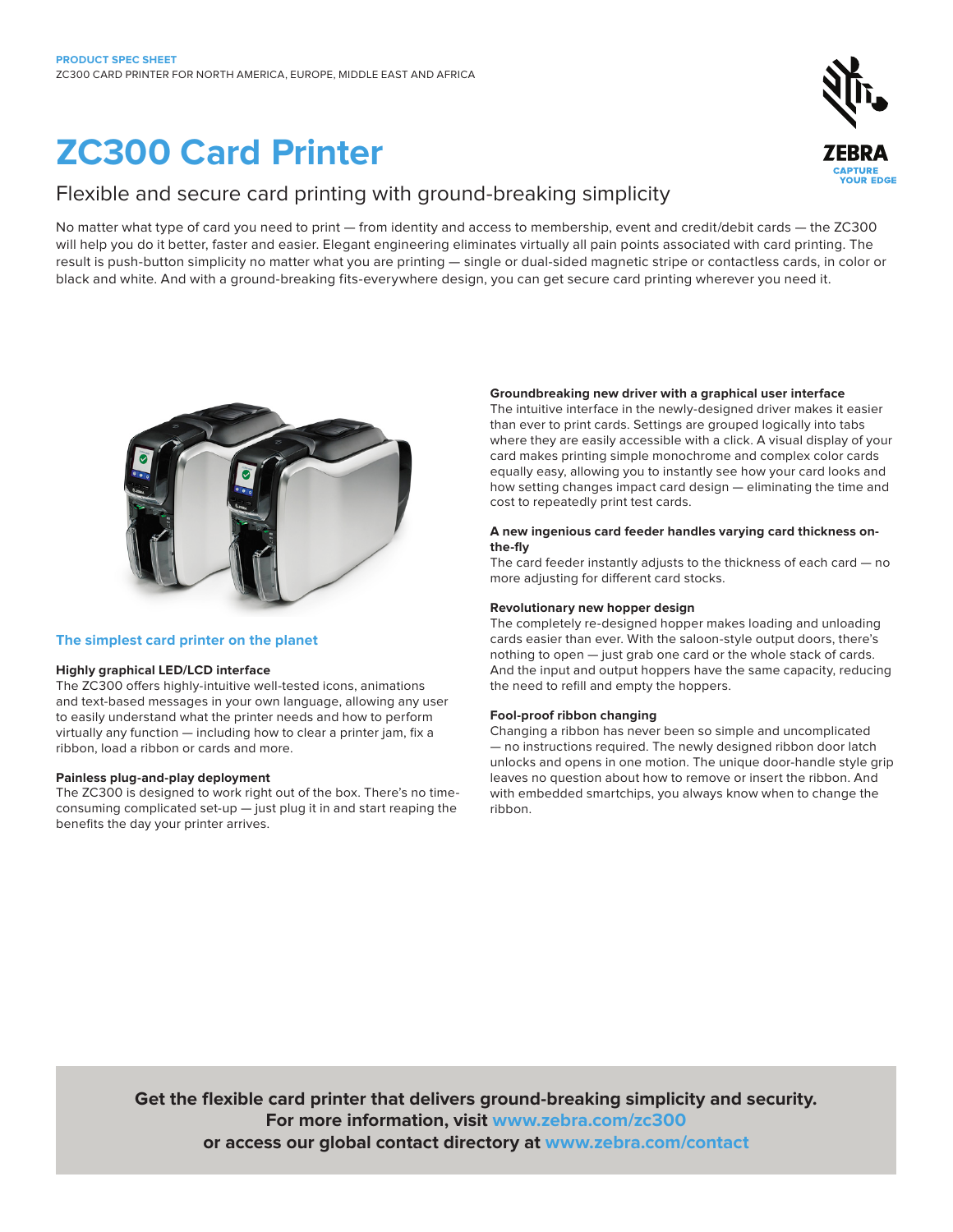### **Effortless manual card feed**

Manually feeding a card can be complicated — we made it simple with a lightpipe that guides the user through the manual feeding process, the same way that automatic teller machines guide users through their interaction.

### **We speak your language**

Workers can interact with the ZC300 in their native tongue with support for multiple languages on the LCD display and in the driver — English, French, Italian, Spanish, Portuguese (Brazilian), German, Polish, Russian, Simplified Chinese and Arabic.

### **The features you need to print the cards you want**

### **Flexible card design and easy printing**

With the ZC300, you can print single or dual-sided monochrome and color cards. And no matter what you are printing, with advanced features, you can print dual-sided color cards with complex artwork just as easily as a basic single-sided black and white card.

### **Multiple encoding options**

Whether you want to create swipe-and-go magnetic stripe or contactless cards, with the ZC300, it's easy. Right out of the box, you can print cards with magnetic stripes. And with the ZIP Pocket and our new Software Development Kits (SDKs), it's easy to integrate support for practically any 3rd party contactless encoder.

### **Ground-breaking 'fits everywhere' design**

### **Good looks that fit in anywhere**

Even though the ZC300 is built for business, it has the consumer good looks required to fit in customer facing areas, from the retail store to the hospital admission desk.

### **Sized to fit wherever you need printing**

Your printer shouldn't dictate where you can issue cards — it should fit wherever card printing is needed. From the minimal footprint and the slimmest profile to the lowest clearance in this printer class, the ZC350 is designed to fit in the most possible places — including under a counter or shelf.

### **All the connectivity options you need**

Connect to one computer through the onboard USB to create a standalone printing station. Use the integrated Ethernet connection to give everyone who needs card printing instant access, maximizing printer usage. And improve deployment flexibility with optional Wi-Fi, eliminating the time and cost to run network cabling to your printers.

### **Printer cover lock**

The printer cover lock prevents the theft of card stock and rejected cards, providing the security required for installation in publicfacing areas.

### **Advanced security**

### **Printer and host authentication**

Advanced security features enable printer-tohost authentication to prevent printing from unauthorized applications or devices.

### **AES data encryption**

Government-grade encryption protects the most sensitive data during printing, such as account numbers.

### **Boost value with new capabilities and the right support**

### **Get unmatched value with Print DNA — only from Zebra**

The printer hardware is just the start of what you need to maximize the value of your printers. That's why we created Print DNA because what's inside your printer matters. The Print DNA family of solutions brings unmatched ease of use, ease of integration and security to card printing, streamlining your operational efficiency and reducing development and deployment time and cost.

### **Protect your investment with Zebra's superior support services**

No matter what level of support you need, there is a Zebra support service that is just right for your business. With Zebra OneCare, no matter what happens to your printer, it's covered. If you just need access to technical support, choose Zebra's Technical Software and Support (TSS). And if you want help setting up and configuring the hundreds of settings on local and remote ZC300 printers, our Install & Configuration Assistance (ICA) Select program provides the support you need.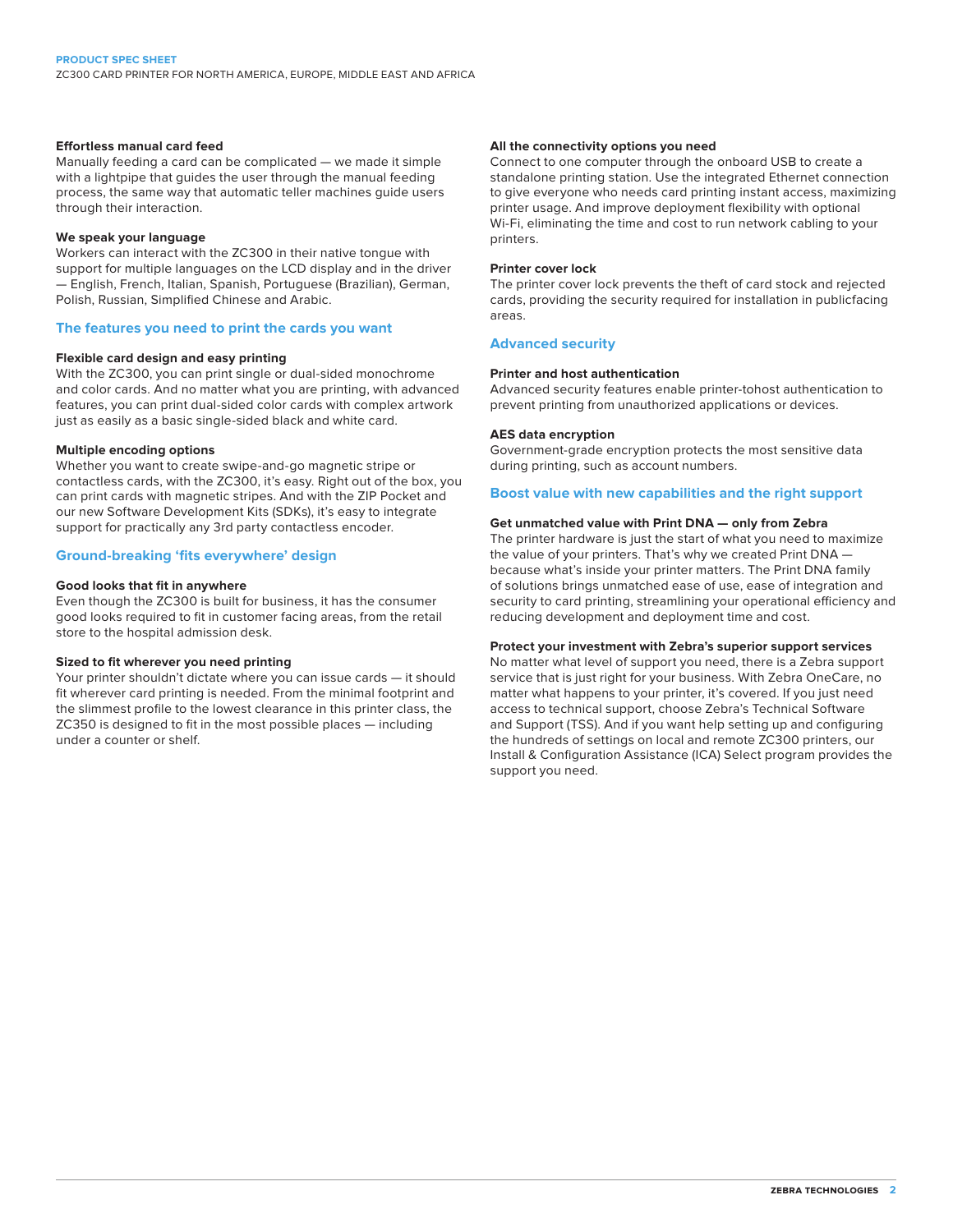# **ZC300 Card Printer Specifications The ZC300 is**

### **Standard Features**

- 300 dpi (11.8 dots/mm) print resolution
- 2 GB flash memory
- Image size: 1006 x 640 pixels
- Auto calibration of ribbon
- USB 2.0 and Ethernet 10/100 connectivity
- 100 card capacity auto-adjusting input hopper (30 mil)
- 100 card capacity output hopper (30 mil)
- Manual card feeding capability with LED bezel
- Graphical color LCD
- 3 Tricolor printer status indicator lights
- Kensington® secure lock slot
- Print Touch NFC tag for online printer help and

documentation access

- Printer host authentication
- Data encryption
- Two-year unlimited warranty on printer and printhead

### **Printing Specifications**

- Dye-sublimation thermal transfer direct to card print method
- Full-color or monochrome printing
- Single and dual-sided printing
- Edge-to-edge printing on standard CR-80 media
- Printing throughput (cards per hour) based on batch printing
- with USB connectivity. Times may vary depending on the computer configuration.
- 900 cards/hour single sided monochrome
- 200 cards/hour single-sided YMCKO
- 140 cards/hour dual-sided YMCKOK
- 450 cards/hour dual sided monochrome

### **Media Specifications**

### **Supplies Specifications:**

NOTE: The ZC300 printer is designed to work only with Zebra genuine ribbons. Ribbons are included in a simple-to-load recyclable cartridge.

| <b>Ribbon Description</b> | <b>Cartridge Image Count</b> |
|---------------------------|------------------------------|
| YMCKO*                    | 200                          |
| YMCKO*                    | 300                          |
| YMCKOK*                   | 200                          |
| 1/2 YMCKO*                | 400                          |
| 1/2 YMCKOKO*              | 250                          |
| $KrO*$                    | 700                          |
| KdO*                      | 700                          |
| Black Monochrome*         | 2000                         |
| <b>Black Monochrome</b>   | 1500                         |
| White Monochrome*         | 1500                         |
| Red Monochrome            | 1500                         |
| <b>Blue Monochrome</b>    | 1500                         |
| Gold Monochrome           | 1500                         |
| Silver Monochrome         | 1500                         |

\*Zebra intelligent technology automatically detects

and authenticates ribbon

• Cleaning roller is included with each ribbon

• Two available cleaning kit options: your choice of two (2) or

five (5) isopropyl alcohol cleaning cards (1,000 images/card)

### **Media Specifications (Continued)**

#### **Card Compatibility:**

- NOTE: For optimum print quality and printer performance, use of Genuine Zebra supplies is recommended.
- Card Thickness: 10-40 mil\*
- Card Size: CR80 ISO 7810 ID-1 format, CR79\*
- Card Material: PVC and PVC composite
- Adhesive back and writable back cards
- Transparent cards\*
- \*Note: Spot color or monochrome printing recommended only on >20 mil thick cards, CR79 cards, and transparent cards.
- **Operating Characteristics**

| Operating Characteristics       |                                                                                                                                                     |
|---------------------------------|-----------------------------------------------------------------------------------------------------------------------------------------------------|
| Operating Temp.                 | 59° F to 95° F/15° C to 35° C                                                                                                                       |
| Storage Temp.                   | 23° F to 158° F/-5° C to 70° C                                                                                                                      |
| <b>Operating Humidity</b>       | 20% to 80% non-condensing                                                                                                                           |
| Media Storage                   | - Temperature: 41° F to 77° F/5° C to 25° C<br>- Humidity: 35% to 65% non-condensing                                                                |
| Electrical                      | • Auto-switching single-phase AC power<br>• Operating range: 90-132VAC and 190-264VAC<br><b>RMS</b><br>• Frequency range: 47-63 Hz<br>• FCC Class A |
| <b>Physical Characteristics</b> |                                                                                                                                                     |
| <b>Dimensions</b>               | <b>Single Sided</b><br>10.2 in. H x 6.2 in. W x 15.1 in. D                                                                                          |

### **ideal in many applications, including:**

# **General Access**

**Control** • Employee badges

### **Education**

• Access control cards for identification and facility access for K-12 and higher education campuses

### **Retail/Hospitality**

- Membership cards
- Events and season
- passes
- Guest and passenger cards
- Food safety labeling

|                          | - Humidity: 35% to 65% non-condensing                                                                                                                                                      |
|--------------------------|--------------------------------------------------------------------------------------------------------------------------------------------------------------------------------------------|
| Electrical               | • Auto-switching single-phase AC power<br>• Operating range: 90-132VAC and 190-264VA<br><b>RMS</b><br>• Frequency range: 47-63 Hz<br>• FCC Class A                                         |
| Physical Characteristics |                                                                                                                                                                                            |
| <b>Dimensions</b>        | <b>Single Sided</b><br>10.2 in. H x 6.2 in. W x 15.1 in. D<br>258 mm H x 157 mm W x 383 mm D<br><b>Dual Sided</b><br>10.2 in, H x 6.2 in, W x 18.4 in, D<br>258 mm H x 157 mm W x 468 mm D |
| Weight                   | <b>Single Sided</b><br>8.8 lbs (4.0kg)                                                                                                                                                     |

# 9.7 lbs (4.4 kg) **Communications and Interface Capabilities**

**Dual Sided**

| <b>USB 2.0</b>                     | Standard |
|------------------------------------|----------|
| <b>Built-in 10/100</b><br>Ethernet | Optional |
| 802.11ac                           | Optional |